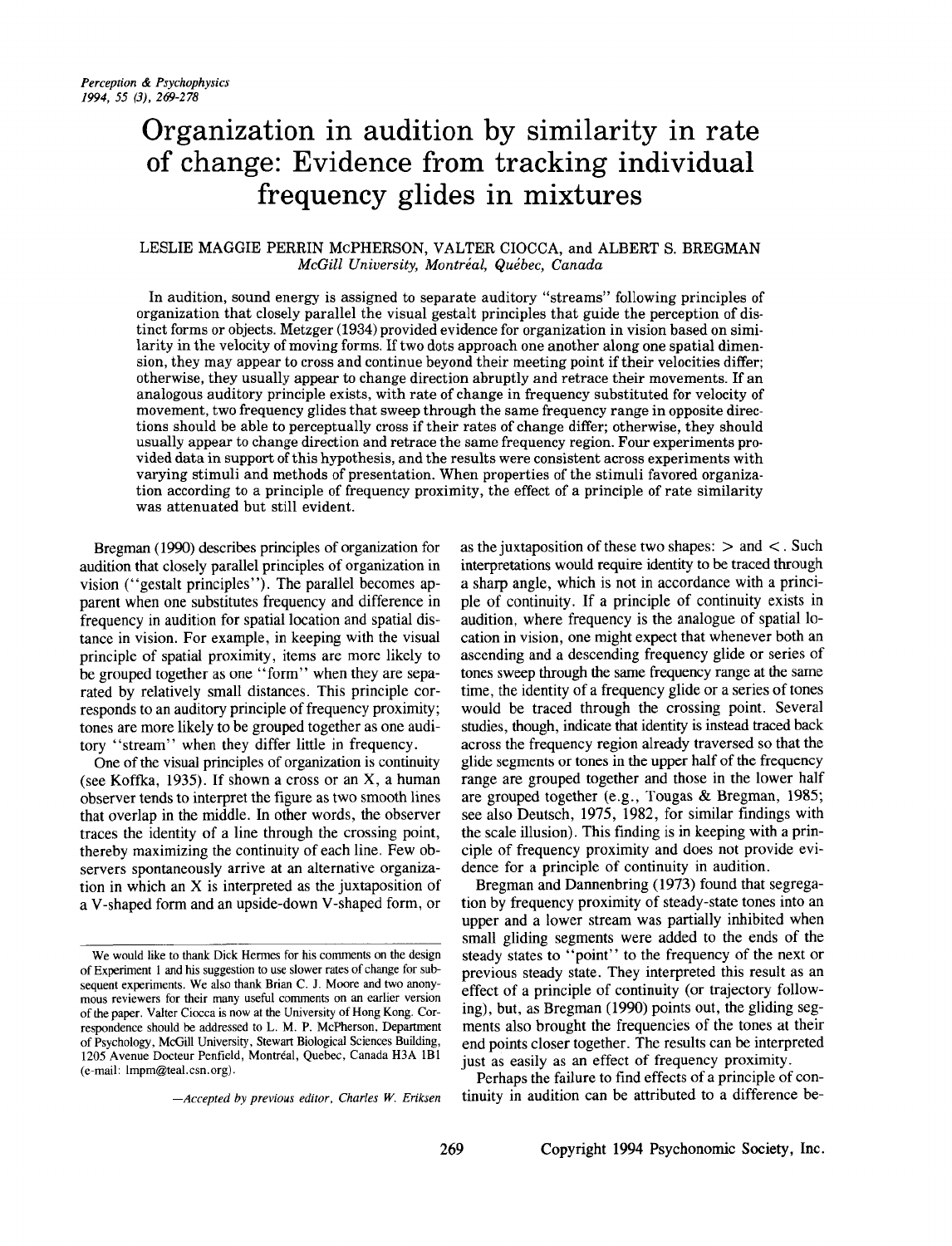tween the lines making up an X and tones that change in frequency over time . A line does not consist of <sup>a</sup> series of points presented over time and perceptually grouped together. All of the points that make up the line are present simultaneously. In contrast, an auditory stream consisting of a series of tones (or <sup>a</sup> frequency glide) is built up perceptually across time; the tones at different frequencies are not present simultaneously . If this difference is removed, visual organization can no longer be found to obey a principle of continuity . In studies of visual organization in which observers must track two dots moving horizontally through <sup>a</sup> common region of space, the identity of each dot is not traced through the meeting point of the two dots in the typical case, but is instead traced through an abrupt change in direction and back across the same region of space already traversed, so that the dots appear to "bounce" off one another (Bosinelli, Canestrari, & Minguzzi, 1960; Metzger, 1934). This organization holds even when the dots are drawn on the sides of the feet of a toy biped (a person or other animal), viewed from the side, and the legs are made to cross one another as in walking. Whenever the feet cross, each dot appears to jump to the other foot so that the apparent paths of the dots never cross (Kanizsa, 1979) .

When percepts must be built up over time, identity will be traced easily through a crossing point or meeting point only if such an organization obeys a principle of similarity . Available evidence suggests that this is true for both vision and audition. Metzger (1934) found that a dot would more easily appear to continue beyond the meeting point of two moving dots if by doing so the dot maintained a degree of brightness or size that differed from that of the other dot. Tougas and Bregman (1985) found that tones in simultaneously presented ascending and descending series would be more easily followed through their meeting point if the timbre of the tones differed for the two series. By analogy with Metzger's brightness condition, the same result might be obtained with a marked difference in loudness between ascending and descending series of tones .

Metzger (1934) also found that the relative velocity of two moving dots played a role in their tracking. With two dots approaching one another at different velocities, a moving dot was often tracked through the meeting point so that its apparent velocity was maintained. The alternative organization, in which the dot appeared to change direction abruptly and move back over the same region of space (i .e ., to bounce off the other dot), was sometimes observed as well, indicating that the facilitation of the perception of crossing dots was not accompanied by a strong inhibition of the perception of bouncing dots. If the correspondence between visual and auditory principles of organization holds, and if rate of change in frequency is the correct auditory analogue to velocity of movement in vision, then Metzger's finding suggests the following hypothesis: Given an ascending and a descending frequency glide that traverse the same frequency range at the same time, tracking of each frequency glide through

the crossing point will be facilitated when the rate of change in frequency differs for the two glides . Four experiments were conducted to test this hypothesis . A description of those experiments and their results follows.

# GENERAL METHOD

#### Subjects

Graduate students and technicians in psychology served as subjects. They were paid for their participation . All subjects had sensory thresholds in the normal range for frequencies between 250 and 4000 Hz. The numbers of subjects in Experiments 1, 2, 3, and 4 were 11, 11, 12, and 12, respectively.

# Stimuli

The stimuli consisted of combinations of exponential frequency glides (which change linearly in perceived pitch; see von Békésy, 1960). The stimuli used in Experiments <sup>1</sup> and 2 consisted of two tones that alternately rose and fell in frequency, "pausing" at the extremes of frequency (i.e., changing from glides to steady-state tones). The stimuli used in Experiments 3 and 4 were series of glides separated by silent intervals. At equally spaced intervals within each stimulus pattern, an ascending glide and a descending glide traveled in opposite directions through the same frequency range at the same time, crossing one another at or near the midpoint of their durations. The frequency range and timing of glides are described in later sections . In half of the stimulus patterns, the glides that crossed differed in rate of change in frequency. For the remaining patterns, the crossing glides had the same rate of change.

The stimulus patterns were imperfect analogues of the visual stimuli used by Metzger (1934). Metzger's pairs of moving dots followed perfectly sinusoidal paths, with one path 180° out of phase with the second path so that the dots crossed in the center of their range of movement. A sinusoidal path of movement is associated with changes in velocity, with slower movement toward the extremes of the range of movement. The auditory stimuli we used contained glides that maintained a constant rate of change for their entire duration . Our stimuli differed from Metzger's in another way. In his displays, the dot that traveled faster also traveled through a greater distance (i .e ., the sinusoid describing its path had a greater amplitude) . In Experiment 4 of the present study, glides with a faster rate of change traveled through a greater frequency range, but in Experiments 1 to 3, all the glides traveled through the same frequency range.

The effect of similarity or dissimilarity in rate on streaming (i.e., the segregation of incoming sound to form separate auditory "objects" or "forms"; see Bregman, 1990) was ascertained by having subjects compare the streams of sound they perceived with "standard" patterns of sound presented separately. Because the stimulus patterns were compared with standards, the stimulus patterns will be called *comparison* patterns. Four standard patterns were created for each comparison pattern by extracting some subset of tone segments from the comparison pattern. One standard pattern consisted of the top half of a comparison pattern (the upper bouncing pattern), one consisted of the bottom half of the pattern (the lower bouncing pattern), one consisted of the tone (Experiments <sup>1</sup> and 2) or series of glides (Experiments 3 and 4) that began with an ascending glide, and one consisted of the initially descending tone or series of glides; these last two patterns (the crossing patterns) would match the streams that subjects perceived if they tracked the glides through their crossing point.

In addition to the experimental stimuli, practice stimuli were created. There were two comparison patterns for the practice trials . Each consisted of two crossing series of exponential glides . Descriptions of these stimuli appear in later sections of the paper.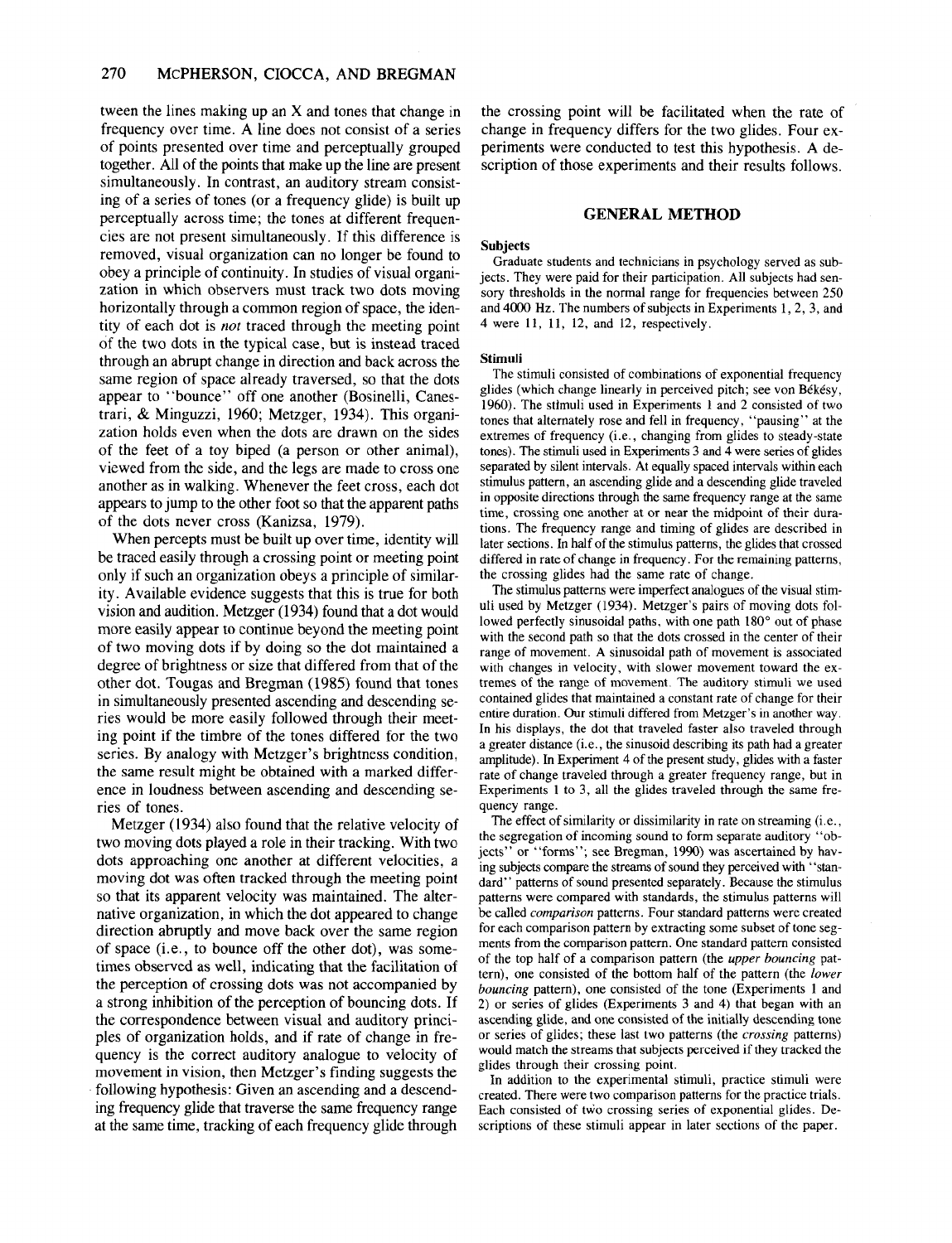# Procedure

A practice session began with two sets of eight trials . In the first set, which served as a warm-up to the more difficult second set, the subject heard a warning tone, <sup>1</sup> sec of silence, and then two sound patterns, one after the other and separated by <sup>1</sup> sec of silence. The patterns were from the set of standard patterns (i.e., the two bouncing patterns and the two crossing patterns) for the comparison patterns used in the second set of practice trials. The two series of glides were identical on half of the trials and different on the other half. The subject was asked to judge whether the second series was the same as or different from the first. Decisions ("same" or "different") were registered with a keypress on a computer keyboard. Order of presentation was randomized separately for each subject.

The second set of practice trials also began with a warning tone followed by <sup>1</sup> sec of silence. The subject was then presented with one of the four standard patterns, followed <sup>1</sup> sec later by one of the two comparison patterns (which contained two crossing series of glides played simultaneously) . The standard pattern was present in the comparison pattern on half of the trials . The subject was asked to judge whether either of the auditory streams perceived while listening to the mixture (i.e., the comparison pattern) sounded the same as the standard pattern and to register the decision with a keypress. If a subject failed to recognize the standard in the mixture when it was present or indicated that an absent standard was present on more than two trials, the practice trials were repeated until two or fewer such errors occurred in a set of trials . Most subjects required just one or two repetitions of the practice trials . Order of presentation was randomized separately for each set of practice trials and for each subject.

During the actual experiment, the sequence of presentation for each trial was as follows: a 100-msec 1500-Hz warning tone (played at 60 dB SPL), a 1-sec silence, one of the standard patterns, a 1 sec silence, and then one of the comparison patterns. Each comparison pattern was paired, on four separate trials, with each of its four associated standards: the upper bouncing standard, the lower bouncing standard, and the two crossing standards. The order of trials was randomized separately for each subject. The subjects were constrained to respond within a 5-sec period of silence that followed presentation of the comparison pattern. Their response initiated the next trial .

The subjects responded on each trial by choosing a number on an 8-point confidence-rating scale. A value between <sup>1</sup> and <sup>4</sup> regstered a decision that the standard was absent from the mixture, and a value between 5 and 8 indicated that the standard was present. Numbers at the extreme ends of the scale represented a high level of confidence in the decision about the standard's presence or absence. Numbers at the middle of the scale represented lower levels of confidence . As part of the instructions for the task, the subjects were informed that the standard was present in the comparison pattern on a proportion of trials chosen randomly by the computer . In reality, the physical sounds making up the standard were *always* present in the comparison mixture, but perceptual processes did not always allocate these sounds to the same auditory stream, and so subjects often could not perceptually isolate the standard in the mixture.

## Apparatus

The glides were digitally synthesized using the MITSYN software package (see Henke, 1987) on a Compaq 386/20 computer controlling a Data Translation DT2823 16-bit D/A converter. The stimuli had a sampling rate of 16 kHz and were lowpass filtered at 8 kHz by a TTE J1550 filter, which provided an attenuation of <sup>60</sup> dB at <sup>11</sup> .2 kHz . Since there was no energy above 4 kHz in the synthesized stimuli prior to filtering, this filter effectively removed noise due to aliasing from the output signal. The subjects listened individually to the stimuli over Sony MDR-V7 headphones while seated alone in an Industrial Acoustics 1202 audiometric chamber.

Stimulus intensities were measured with a General Radio Type 1551- C sound-level meter using the A weighting function; the meter was connected to the headphones with a flat-plate coupler. Subjects' hearing was tested using a Maico Hearing Instruments MA27 audiometer. The Compaq 386/20 computer recorded all responses, which were made by keypresses on a standard keyboard.

## Data Analysis

For each comparison pattern, a measure of the tendency for the perceived streams of sound to bounce or cross was computed by summing the response values for the two bouncing standards and subtracting the sum of the responses for the two crossing standards. This measure can range in value from  $-14$  to 14, with positive scores indicating a greater tendency for the streams to bounce than to cross.

For each experiment, values on this measure were entered into an analysis of variance (ANOVA) as dependent measures . The rates of the two glides that crossed (fast or slow rate of change) were within-subjects factors in the design. If similarity in rate of change is related to the tendency of streams to bounce or cross, then an ANOVA should yield <sup>a</sup> significant interaction of the two rate factors due to lower values of the bouncing-crossing measure for the two comparison patterns in which the crossing glides differed in rate.

# EXPERIMENT <sup>1</sup>

# **Method**

Stimuli. The stimuli are shown in Figure 1. Each can be described as two series of crossing exponential frequency glides, with the glides in each series joined at their ends by steady-state tones .

The exponential glides traveled from <sup>a</sup> frequency of 1000 to 2000 Hz, or vice versa. Glides met at the midpoints of their durations at 1414.2 Hz. Two rates were used; glides with the faster rate traversed the 1000-Hz range in 100 msec (for a rate of 10 octaves/sec), and the slower glides traversed the same range in 400 msec (for a rate of 2.5 octaves/sec). When glides with different rates were combined, a glide of a given rate began at the frequency where the last glide with that rate ended. Glides in the initially ascending series had the faster rate for half of the patterns and the slower rate for the other half, as did glides in the initially descending series, resulting in the four comparison patterns shown in Figure 1.





Figure 1. The four comparison patterns used in Experiment 1.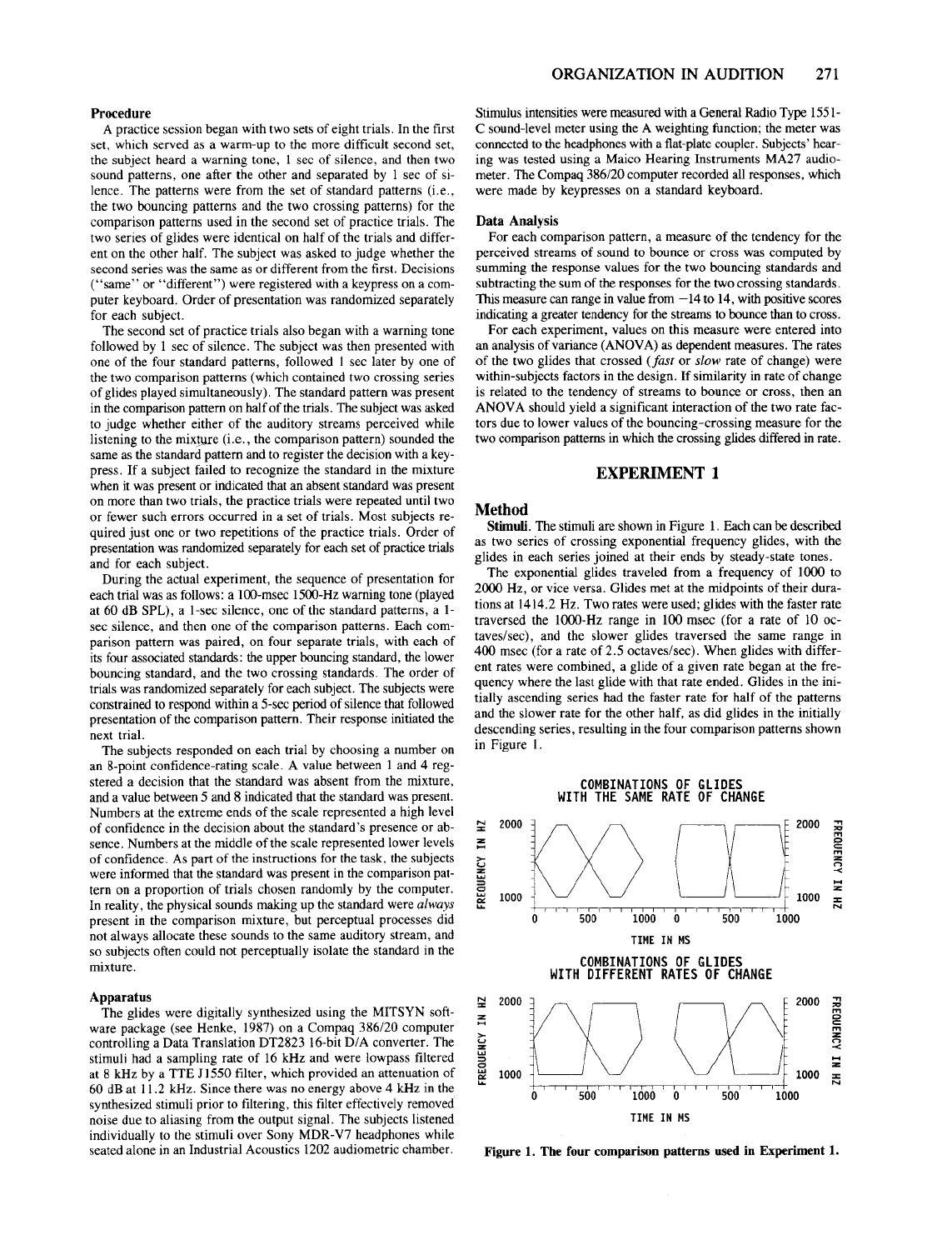# <sup>272</sup> MCPHER50N, CIOCCA, AND BREGMAN

Two sets of comparison patterns were presented For one set, the steady-state tones connecting the fast glides at their ends had a duration of 400 msec and thoseconnecting the slow glides lasted 100 msec For the other set, the steady states were 500 msec longer so that the fast glides were connected by 900-msec steady states and the slow glides were connected by 600-msec steady states. The length of the steady-state tones was manipulated in this way as one means of gauging any possible effect of the steady states on perceptual organization, which might reveal itself m <sup>a</sup> comparison of steady states of different length . For the stimuli with relatively short steady states, the patterns shown in Figure 1 were repeated four times (with no intervening pauses), for the stimuli with longer steady states, the patterns shown in the figure were repeated twice Each comparison pattern took 4 sec to play Rise times and decay times of 30 msec were included to prevent onset and offset clicks.

All patterns were presented at a level of 60 dB SPL According to equal-loudness contours, loudness should be fairly constant in the frequency range occupied by the glides (see Robinson & Dadson, 1956)

The four standard patterns for one of the comparison patterns are shown in Figure 2

There were two comparison patterns for the practice trials. In one comparison pattern, the glides traveled from 1150 to 1750 Hz. or vice versa, in 600 msec. The glides crossed after 300 msec at 1418 6 Hz There was no silence or steady-state tone separating the glides in the series This pattern was chosen because the experimenters found it to be most readily organized on the basis of frequency proximity-that is, as upper and lower bouncing streamsand so it could provide subjects with practice mhearing bouncing The standard patterns for this comparison pattern consisted of the top and bottom halves of the pattern. The second comparison pattern consisted of two crossing series of glides that met at <sup>1418</sup> 6 Hz and that traversed their full frequency range every 600 msec as beforc, but the glides in the two senes differed in the range traversed (between 1150 and 1756 Hz, or between 1400 and 1500 Hz}. The glides that traversed the smaller range changed frequency more slowly Glides were always joined at their ends to subsequent glides of the same rate This pattern was chosen because the experimenters found it to be most readily organized into two crossing streams,



Figure 2. The fear standard patterns for the last comparison pattern in Figure 1 .

and so it could provide subjects with practice in hearing crossing. The standard patterns for this comparison pattern consisted of the series of glides with the slower rate and the senes with tie faster rate; these correspond to the streams one would perceive if the companson pattern was decomposed into two crossing glide series. Each of the four standards (two bouncing standards for thebouncing comparison, and two crossing standards for the crossing comparison) was paired with each comparison pattern on a separate trial so that the standard was present m the mixture on half of the eight trials .

Procedure, Each standard-comparison combination was presented twice, once in each of two blocks of trials. The order of trials was randomized separately for each block (and for each subject).

#### Results

The bouncing-crossing scare was the dependent measurc in an ANOVA with the following within-subjects independent measures: block of trials (first or second), length of steady-state tones (long or short), and, for the comparison patterns, rate (fast or slow) of glides in the series that began with a glide rising in frequency (*initially* ascending series) and rate (fast or slow) of glides in the series that began with a glide falling in frequency *(ini*tially descending series). Only main effects and interactions significant at the  $\alpha = 01$  level will be discussed.

No effects involving the block-of-trials factor were significant. Two effects were significant. The first was the interaction consistent with the hypothesis-namely, the two-way interaction of the rate of glides in the initially ascending series with the rate of glides in the initially descending series  $[F(1,10) = 10.19, p < .01]$ . The mean values of the bouncing-crossing measure were lower for the two comparison patterns in which the rates of the glides differed ( $M = 6.50$  when the rates differed;  $M = 10.24$  when the rates were the same).

The second significant effect was the three-way interaction of the length of the steady-state tones with the two rates of glides  $[F(1, 10) = 18.01, p < .01]$ . With long steady-state tones, the interaction of the two rates was absent, with a dominance of bouncing in all conditions. The means for the four combinations of rates with short and long steady states are presented in Table 1. Note that all of the values are positive, indicating a relative dominance of bouncing over crossing .

In order to assess the effects of practice at the task, the confidence ratings for each trial were correlated with the trial's place m the order of presentation (which varied from subject to subject) A positive correlation would indicate an increase across trials in the ability to detect a pattern matching the standard in the comparison mixture . (Remember that this pattern was always present.) None of the 64 correlations was significant at  $\alpha = .01$ . From these results and from the negative results for the block of trials factor in the ANOVA, one can conclude that practice did not facilitate the identification in the comparison mixture of a pattern matching the standard.

# Discussion

The results of Experiment 1 suggest that the identity of a glide is more frequently traced through the meeting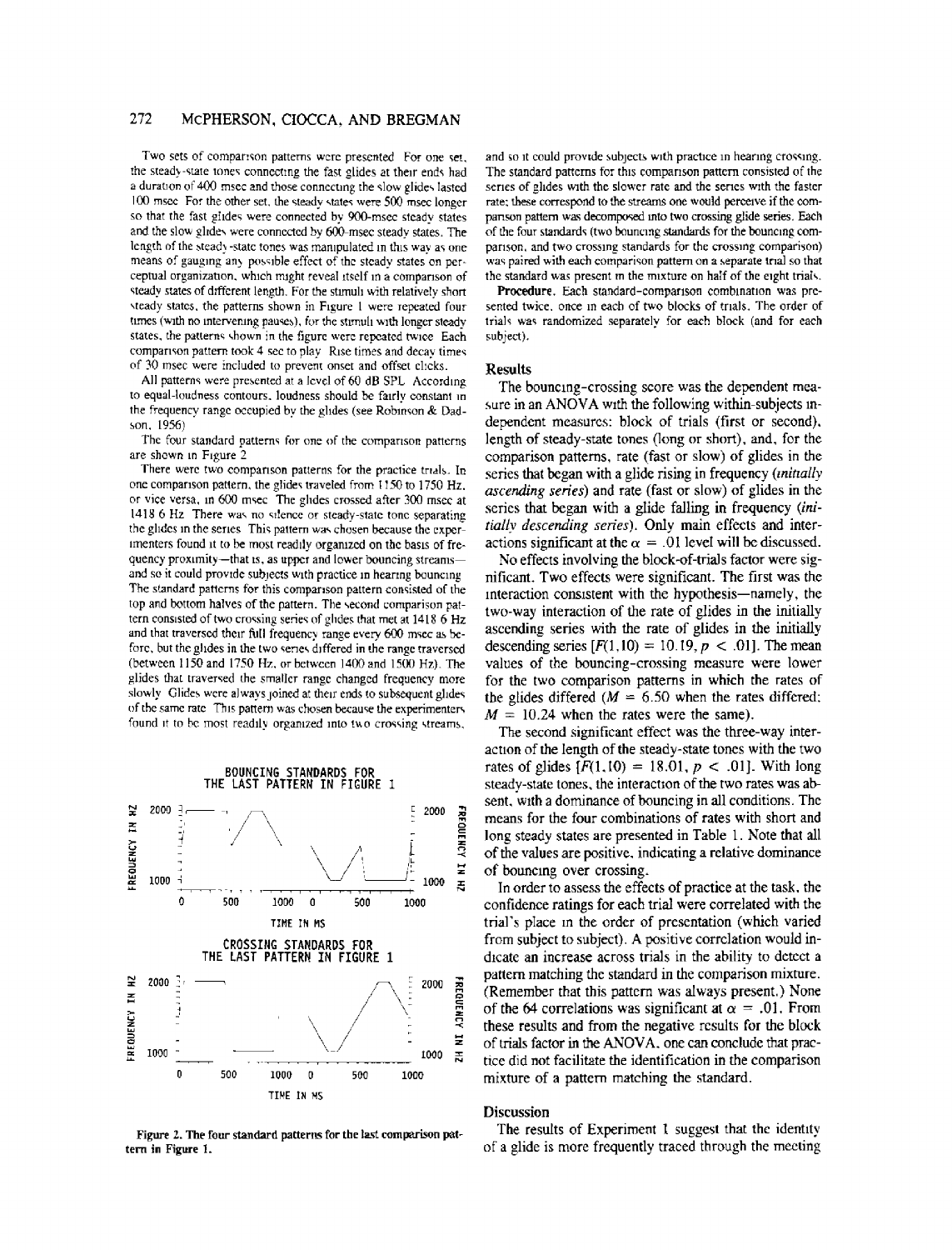|                                    | стомир эмноагом и схретитет т |                         |                     |           |          |  |
|------------------------------------|-------------------------------|-------------------------|---------------------|-----------|----------|--|
| Length of<br>Steady-State<br>Tones | Glide Rates                   |                         | Confidence Ratings* |           |          |  |
|                                    | Initially<br>Ascending        | Initially<br>Descending | Mean<br>Differences | Rate(s)   | Averages |  |
| Short                              | Slow<br>Fast                  | Slow<br>Fast            | 1086<br>11.64       | Same      | 11 25    |  |
| Long                               | Slow<br>Fast                  | Fast<br>Slow            | 4.86<br>5.14        | Different | 500      |  |
|                                    | Slow<br>Fast                  | Slow<br>Fast            | 7.82<br>10.64       | Same      | 9.23     |  |
|                                    | Slow<br>Fast                  | Fast<br>Slow            | 786<br>814          | Different | 8.00     |  |

| Table 1                                                                |  |  |  |  |  |
|------------------------------------------------------------------------|--|--|--|--|--|
| Mean Differences Between Confidence Ratings for Bouncing Standards and |  |  |  |  |  |
| Crossing Standards in Experiment 1                                     |  |  |  |  |  |

\*See Data Analysis m General Method section

point of two glides when the glides differ in rate, presumably because of the operation of a principle of similarity In spite of this increased tendency to hear the streams cross, the perception of bouncing streams was much more common; none of the mean differences between bouncing and crossing scores was below zero. For the stimuli used in Experiment 1, a principle of frequency proximity appears to dominate in the segregation of the sounds into separate streams. When glides were connected by long steady-state tones at the extremes of the frequency range, bouncing was so dominant that crossing streams were rarely perceived even when the rates of the glides differed.

The effect of the manipulation of rate cannot be attributed unequivocally to a difference in rate; when the rates differed, the series of glides differed not only in the rate of the glides but also in the length of the steady-state tones connecting the glides . Two crossing glides were constrained to meet in the middle of their durations, so the faster glide departed from one extreme of the frequency range later and arrived at the other extreme sooner than the slower glide, so that the "pauses" at the extremes (i .e ., the steady-state tones) were longer for the faster glides . When the rates differed, the subjects need not have computed the rates for the two glides and compared their values. Instead, they might have adopted a strategy of ignoring the glides altogether and following the longer steady-state tones or the shorter ones (depending on the standard just played). In other words, the subjects might have been able to detect in a comparison pattern the tones making up one of its crossing standards by attending to the steady-state tones alone. Experiments 2 and 3 were designed to examine this possibility. In one condition of Experiment 2, the crossing point of the two glides was removed, preventing any computation or comparison of rate at that point. In Experiment 3, the glides were not connected by steady-state tones .

# EXPERIMENT 2

#### Method

Stimuli The comparison patterns and standard patterns were similar to those used in Experiment <sup>1</sup> As before, the exponential glides traveled from 1000 to 2000 Hz, or vice versa, meeting at the midpoints in their durations at 1414.2 Hz. In Experiment 2, the glides traversed the entire frequency range in either 200 or 800 msec, producing two rates (5 and 1.25 octaves/sec). These rates are slower than those of the glides m Experiment L There is evidence that (m the 1000-2000-Hz range) faster glide rates sometimes make glides difficult to follow, or at least hinder discrimination of glide rates (e.g., Collins, 1984; for related evidence about formant transitions, see Porter. Cullen, Collins, & Jackson, 1991), in so domg, they may favor grouping by frequency proximity

The faster (200-msec) glides in this experiment were connected by 800-msec steady-state tones, and the slower (800-msec) ones were connected by 200-msec steady states Each comparison pattern consisted of two repetitions of a pattern similar in shape to one of the patterns in Figure <sup>3</sup> . The complete comparison pattern took 4 sec to play For half of the trials, the 50-msec portions of the glide preceding and following the crossing point were replaced with silent gaps so that the glides were interrupted by a 100-msec gap at the crossing point Wherever a glide began or ended, the rise time or decay time was 20 msec.

The practice stimuli were similar to those used in Experiment <sup>1</sup> The comparison pattern designed to give subjects practice in hearmg bouncing consisted of two crossing series of exponential glides . The glides traversed a range of 600 Hz (between 1150 and 1750 Hz) in 1,200 msec, meeting after 600 msec at 1418.6 Hz; there was no silence or steady-state tone separating glides The standard patterns for this comparison pattern consisted of the top and bottom halves of the pattern. The comparison pattern designed to give subjects practice m hearing crossing streams consisted of two crossmg series of glides, with the glides traversing their full frequency range in 1,200 msec and crossing after 600 msec as before, but glides in the two series differed in the range traversed: in one seties, the glides traveled from 1150 to 1950 Hz, or vice versa; in the other series, they traveled between 1250 and 1450 Hz. Glides were always joined at their ends to subsequent glides of the same rate The two standard patterns for this comparison pattern consisted of the series of glides with the slower rate and the series with the faster rate; these are the two patterns that would be heard as components if the glides crossed perceptually . For half of the 16 practice trials, the crossing points in the patterns were replaced with 100-msec silent gaps

Procedure. The procedure was identical to that of Experiment <sup>I</sup> The trials were presented in two blocks; the complete patterns were presented in one block, and the patterns with silent gaps at the crossing points were presented in another block. Each block began with two sets of practice trials as before, using patterns that matched the experimental patterns in terms of the presence or absence of silent gaps Six subjects heard the complete patterns in the first block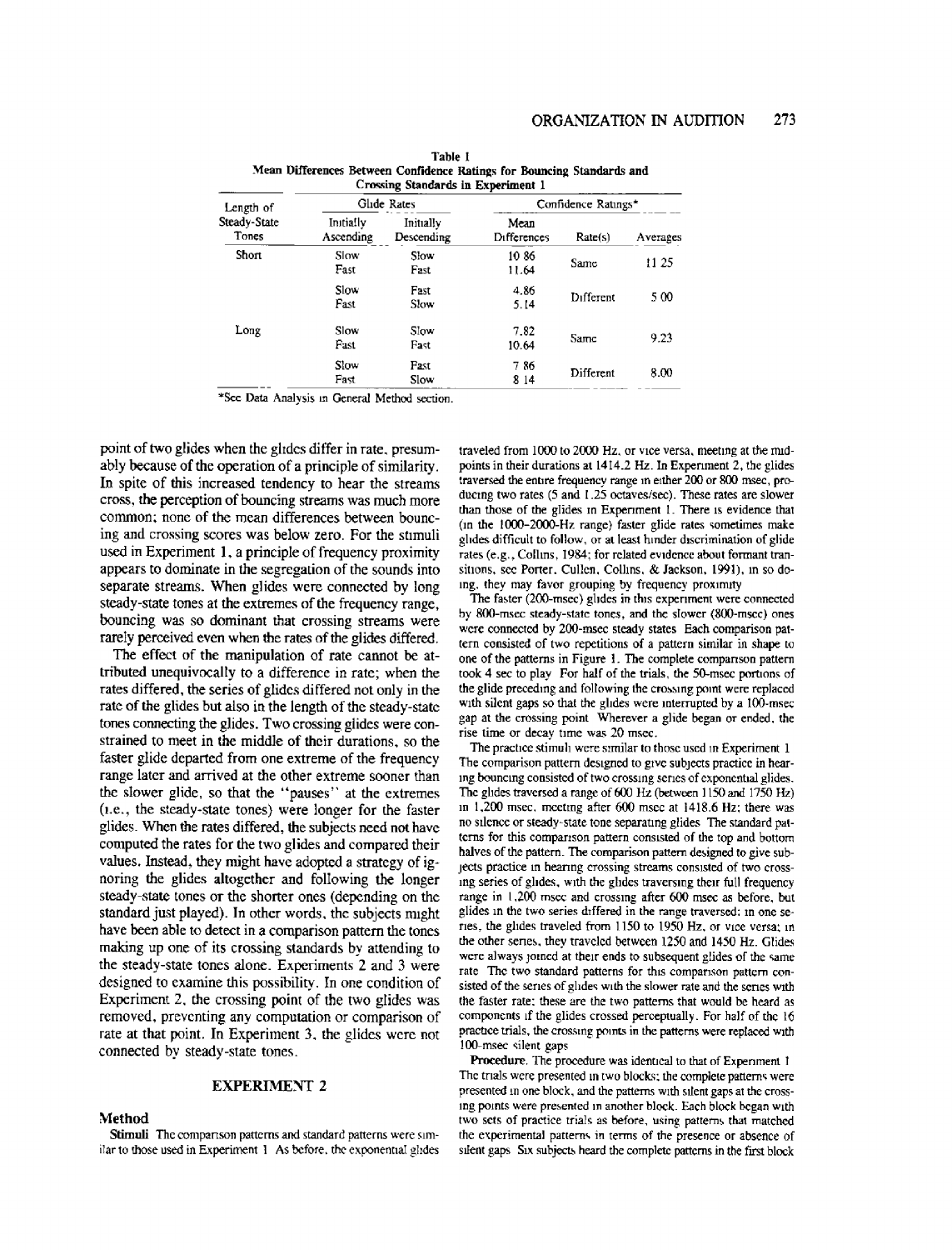and the patterns with gaps in the second block, and 5 subjects heard the patterns with gaps first and the complete patterns second.

# Results

The bouncing-crossing score was the dependent measure in an ANOVA with order of blocks as <sup>a</sup> betweensubjects independent measure and with the following within-subjects independent measures: silent gap in glides (present or absent), and, for the comparison patterns, rate (fast or slow) of glides in the initially ascending series and rate (fast or slow) of glides in the initially descending series. No effects involving the order of the blocks of trials were significant. There were also no significant effects involving the presence or absence of a silent gap at the crossing point of the glides .

The main effect of the rate of the initially ascending series was significant  $[F(1,9) = 15.31, p < .01]$ , with a higher mean when this rate was fast  $(M = 8.88$  for the fast rate;  $M = 6.53$  for the slow rate).

The interaction of the two rates of the glides was significant  $[F(1,9) = 14.69, p < .01]$ . The mean score was significantly higher when the two glides had the same rate of change than when the rates differed, but this difference was due primarily to a high mean when both glides had the fast rate of change; when both rates were slow, the mean did not differ from the means for patterns combining glides of different rates according to post hoc tests (Tukey's honestly significant difference [HSD] tests) .

The means are shown in Table 2. As in Experiment 1, the bouncing-crossing means are all positive, indicating a relative dominance of perceived bouncing.

As in Experiment 1, there was no effect of practice as gauged by correlations between the confidence ratings for each trial and the trial's place in the order of presentation. None of the 32 correlations was significant at  $\alpha = .01$ .

# **Discussion**

The results of Experiment 2 replicated the results of Experiment 1. As in Experiment 1, bouncing-crossing scores were lower when the rates of the glides in the two series differed than when they matched. The mean scores were all positive, indicating that bouncing was more

readily perceived than crossing. The responses of subjects in Experiments <sup>1</sup> and 2 may reflect a mixture of organizational processes, with some effect of a streaming process based on similarity of rate, but with a larger effect of a streaming process based on frequency proximity. The large portions of the patterns at the highest and lowest frequencies (i .e ., the steady states) might favor grouping according to upper and lower frequency regions so that bouncing is easy to perceive even when the glide rates differ.

The replacement of the crossing point with a silent gap did not eliminate the effect on perceived crossing of a difference in rate. This finding is consistent with the hypothesis that subjects could perceive crossing more easily when the rates of glides differed because they could follow steady states of the same length. Alternatively, the portions of the glides remaining on either side of the silent gap may have been of sufficient length for the rate of change to be computed and compared with the glide segments that followed. Neither of these explanations can be favored on the basis of this experiment alone. It was decided to run another experiment in which glides were not connected by steady-state tones.

In Experiment 3, the steady-state tones were removed from the comparison patterns in an attempt to more clearly reveal the effect of any streaming process sensitive to differences in rate of frequency change . In addition, Experiment 3 included a condition in which the standard pattern, rather than being presented before the comparison, was presented after three repetitions of the comparison pattern. This variation in the procedure was introduced to see whether the presentation of the standard prior to the comparison mixture in Experiments <sup>1</sup> and 2 had been creating a perceptual organization that differed from the "natural" one by encouraging subjects to search for the standard in the mixture.

# EXPERIMENT 3

## Method

Stimuli. The comparison patterns were similar to those used in Experiments <sup>1</sup> and 2, except that glides were notjoined by steadystate tones. The exponential glides traversed the region between

| Mean Differences Between Confidence Ratings for Bouncing Standards and<br><b>Crossing Standards in Experiment 2</b> |                        |                         |                     |                     |          |  |
|---------------------------------------------------------------------------------------------------------------------|------------------------|-------------------------|---------------------|---------------------|----------|--|
| Condition                                                                                                           |                        | Glide Rates             |                     | Confidence Ratings* |          |  |
|                                                                                                                     | Initially<br>Ascending | Initially<br>Descending | Mean<br>Differences | Rate(s)             | Averages |  |
| No Gap                                                                                                              | Slow<br>Fast           | Slow<br>Fast            | 7.27<br>10.98       | Same                | 9.13     |  |
|                                                                                                                     | Slow<br>Fast           | Fast<br>Slow            | 5.33<br>6.48        | Different           | 5.91     |  |
| Gap                                                                                                                 | Slow<br>Fast           | Slow<br>Fast            | 6.52<br>11.10       | Same                | 8.81     |  |
|                                                                                                                     | Slow<br>Fast           | Fast<br>Slow            | 6.98<br>6.95        | Different           | 6.97     |  |

Table 2

\*See Data Analysis in General Method section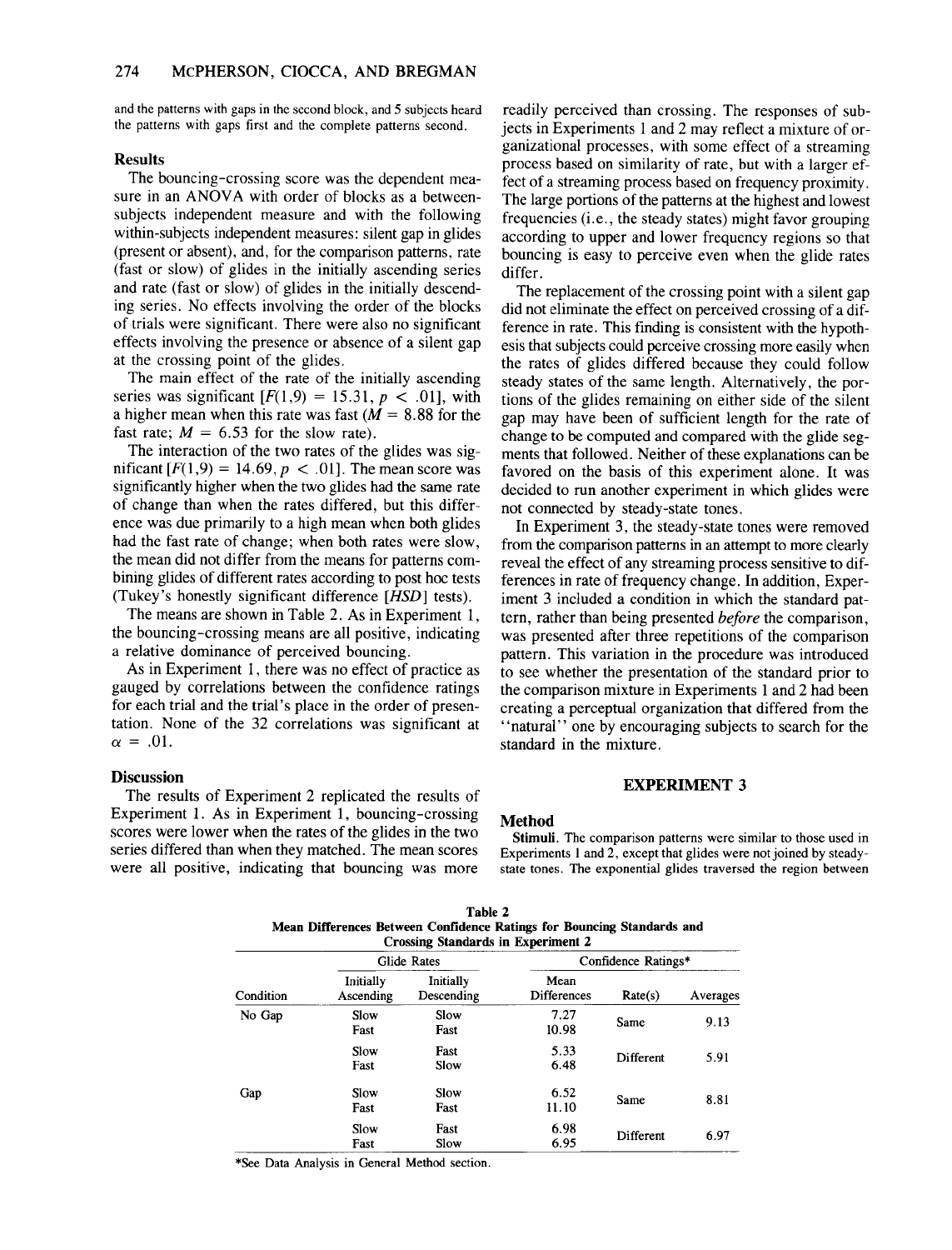1000 and 2000 Hz, meeting at 1414 2 Hz at the midpoints in their durations. Glides swept through the entire range in either 200 or 800 msec as in Experiment 2 The 200-msec glides were separated at their ends by 800-msec silent gaps; the 800-msec glides were separated by 200-msec silent gaps Wherever a glide began or ended. the rise time or decay time was 20 msec . (Each glide was preceded and followed by a 20-msec steady-state tone to allow for rise and decay ) All possible combinations of the two rates produced four comparison patterns: two with crossing series of glides with the same rate, and two with crossing series of glides with different rates. An entire pattern took 3,800 msec to play if it contained slower glides, or 3,200 msec if it contained only fast glides. One of the comparison patterns and its four standard patterns are shown m Figure 3.

The practice stimuli were similar to those used in Experiment 2 except that glides were not joined at their ends. The comparison pattern designed to give subjects practice in hearing bouncing consisted of two crossing series of glides. The glides traversed a range of <sup>600</sup> Hz (between <sup>1150</sup> and <sup>1750</sup> Hz) m 1,204 msec, meeting after 600 msec at 1418 6 Hz; there was a 300-msec vilence separating the glides The standard patterns for this comparison pattern consisted of the top and bottom halves of the pattern. The comparison pattern designed to give subjects practice in hearing crossing streams consisted of two crossing series of glides as before, but the glides in the two series differed in the range traversed in  $1,200$  msec (between 1150 and 1950 Hz, or between 1250 and 1450 Hz) Glides were always separated at their ends from subsequent glides of the same rate by a 300-msec silent gap. The standard patterns for this comparison pariem consisted of the series of glides with the Slower rate and the series with tine faster rate; these are the two patterns that would be the components of the glide pattern if it was decomposed into crossing glide

Procedure The procedure was identical to that of Experiments I and 2 for one condition, bata second condition was added in which the comparison pattern was presented three times (with 1-sec stleaccs between presentations) prior to presentation of the standard (which was presented once). The subjects thus had to organize the comparison mixture into separate streams of sound before they knew the nature of the pattern they would be asked to identify as present or absent. The trials were presented in two blocks, the mode of presentation (standard first or comparison first) was the same for all trials in a block. Each block began with two sets of practice trials as before, with the same mode of presentation for the practice trials as for the experimental trials. Six subjects heard the comparison pattern before the standard pattern m the first block and



COMPARISON PATTERN

Figure 3. One of the comparison patterns used in Experiment 3 and its four standard patterns.

the standard first in the second block, and 6 subjects heard the standard before the comparison in the first block and the comparison first in the second block

#### Results

The bouncing-crossing score was the dependent measure in an ANOVA, with order of blocks as a betweensubjects independent measure and with the following within-subjects independent measures: method (standard first or comparison first), and, for the comparison patterns, rate (fast or slow) of glides m the initially ascending series and rate (fast or slow) of glides in the initially descending series.

The effect of similarity in rate was much more marked in Experiment 3. The interaction of the two rates was highly significant  $[F(1,10) = 126.07, p < .000001]$ . Combining glides with different rates produced negative values of the bouncing-crossing measure, with magnitudes exceeding the positive values when the rates were the same. When the rates differed, the subjects appear to have found it easier to perceive crossing streams than bouncing streams . The mean bouncing-crossing scores appear in Table 3 .

One other effect was significant-namely, the four-way interaction of order of blocks, method, and the two rates. This interaction does not readily lend itself to interpretation .

No effect of practice showed up m correlations of the confidence ratings for each of the 32 trials and the trial's place in the order of presentation.

# **Discussion**

The removal of steady-state tones at the extremes of the frequency range revealed a strong effect of a difference in rate for frequency glides that cross . When the glides differed in rate, the subjects could easily track each glide through the crossing point but they had difficulty perceiving bouncing streams . When the glides had the same rate, crossing was difficult to perceive but the bouncing standards were readily identified as present in the mixture. The salience of bouncing streams in Experiments 1 and 2, in which glides were joined by steady-state tones, was probably due to the higher average frequency m the upper half of the frequency range and the lower average frequency in the lower half (or to the prolongation of tones at the extremes of frequency); the presence of the steadystate tones may have favored organization on the basis of frequency proximity. The operation of a principle of frequency proximury appears to have largely overwhelmed the effect of rate similarity in those experiments.

The finding that rate similarity had an effect both when the standard was presented before the comparison and when the standard was presented after the comparison suggests that combining glides of different rates facilitates the perception of crossing streams and that combining glides with the same rate most readily produces bouncing streams whether or not subjects are holding a standard pattern in memory. Further research is needed to determine if the perceptual organization of other types of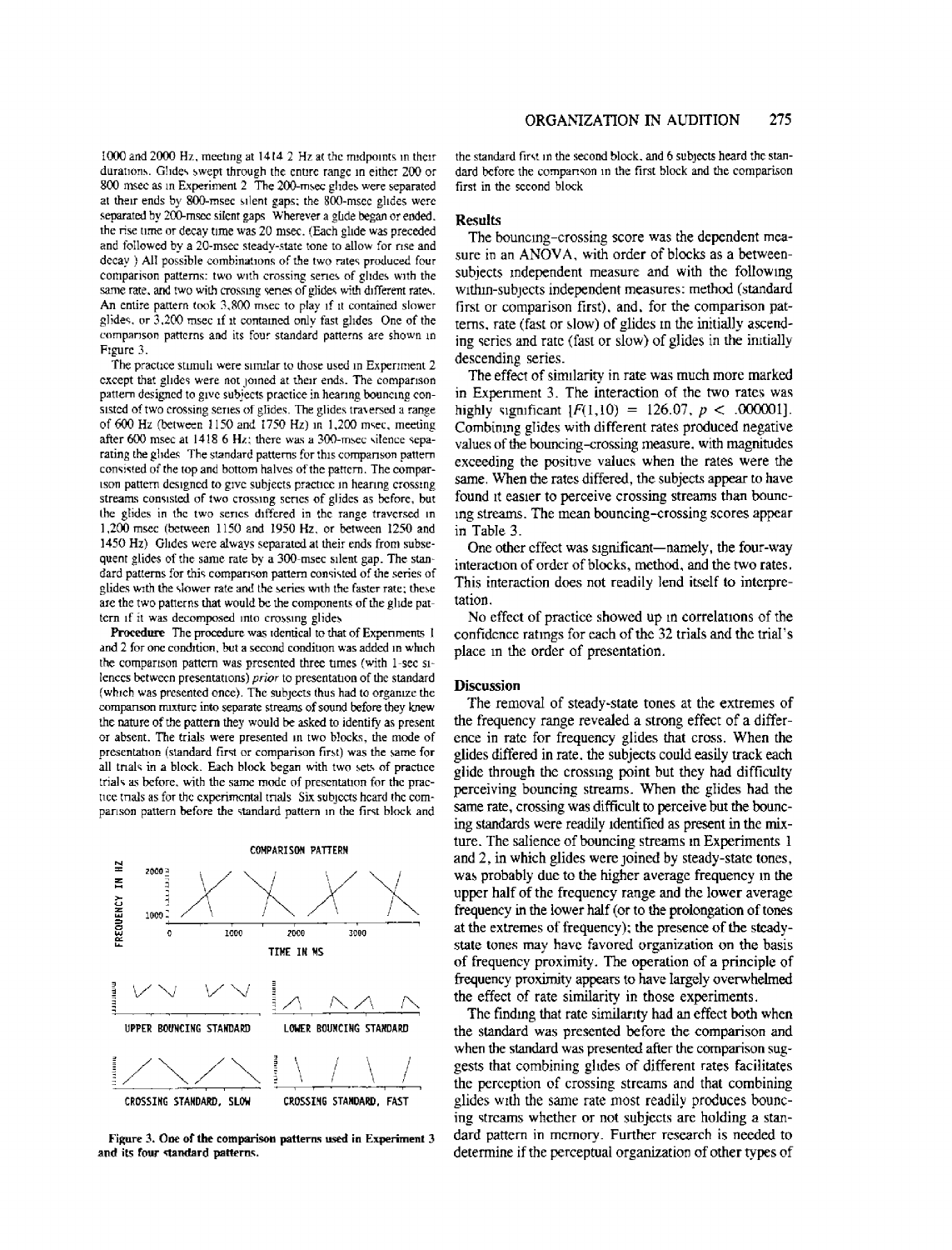| Crossing Standards in Experiment 3 |                        |                         |                     |           |          |  |
|------------------------------------|------------------------|-------------------------|---------------------|-----------|----------|--|
|                                    | Glide Rates            |                         | Confidence Ratings* |           |          |  |
| Method                             | Initially<br>Ascending | Initially<br>Descending | Mean<br>Differences | Rate(s)   | Averages |  |
| Standard first                     | Slow<br>Fast           | Slow<br>Fast            | 542<br>6.92         | Same      | 6 17     |  |
|                                    | Slow<br>Fast           | Fast<br>Slow            | $-6.75$<br>$-7.50$  | Different | $-7.13$  |  |
| Comparison first                   | Slow<br>Fast           | Slow<br>Fast            | 4 58<br>5.00        | Same      | 4.79     |  |
|                                    | Slow<br>Fast           | Fast<br>Slow            | $-8.50$<br>$-900$   | Different | $-875$   |  |

Table 3 Mean Differences Between Confidence Ratings for Bouncing Standards and

\*See Data Analysis in General Method section.

stimuli, such as those used in the other experiments reported here, is also independent of the relative order of presentation of the standard and comparison .

When the comparison patterns of Experiment <sup>3</sup> contained glides that differed in rate, the glides also differed in their times of onset and offset and in their duration. To ensure that these differences were not responsible for the results obtained, another experiment was run in which the glides that differed in rate had the same times of onset and offset and the same duration, but they traversed different frequency ranges.

## EXPERIMENT 4

## Method

Stimuli The comparison patterns were similar to those used in Experiment 3, except that glides could differ mthe range traversed but not in duration or time of onset and offset. Because the glides were exponential, forcing them to meet at the midpoint in their duration would have required that the frequency difference between the glides differ at onset and offset. Such differences might affect organization by bringing into play theprinciple of frequency proximity, so we decided that the glides would have the same frequency difference at onset and offset. The faster glides traveled from 700 to 2700 Hz, or vice versa, and the slower glides traveled between 1450 and 1950 Hz. Glide duration was always 500 msec . The faster rate was 3.90 octaves/sec, and the slower rate was 0.85 octaves/sec; these rates are slightly slower than those of the other experiments. When the two different rates were combined in a comparison pattern, the glides met after 310 or 190 msec at 1616.5 Hz. When glides in both series were fast, the glides crossed after 250 msec at 1374 .8 Hz; when the glides in both series were slow, they met after 250 msec at 1681.5 Hz. The different crossing points are close enough in frequency to avoid differences in sensitivity or loudness Glides were separated at their ends by 500-msec silent gaps. Each pattern contained four pairs of crossing glides as in Experiment 3, and each took 3,500 msec to play The rise times and decay times were 20 msec One of the comparison patterns containing glides of different rates is pictured in Figure 4

The practice stimuli were identical to those used in Experiment 3 with the standard-first method.

# Results

The bouncing-crossing score was the dependent measure in an ANOVA with the following within-subjects independent measures: for the comparison patterns, rate (fast or slow) of glides in the initially ascending series and rate (fast or slow) of glides in the initially descending series .

The main effect of rate was significant for the initially ascending glide series  $[F(1,11) = 34.52, p < .001]$ . Mean scores were higher when the comparison pattern contained an initially ascending series of glides with the fast rate of change .

The interaction of the rates of glides in the two series was significant  $[F(1,11) = 31.45, p < .001]$ , with lower scores when the rates differed. The mean values of the bouncing-crossing measure appear in Table 4. The absence of large negative differences with glides of different rates (cf. Experiment 3) is due to an elevation of confidence ratings for the bouncing standards (and an elevation of bouncing-crossing scores) whenever one or both of two crossing glides traversed the large (2000-Hz) frequency range; when the glides differed in rate, one of the glides traversed this large range. This elevation of confidence ratings for the bouncing standards is evident in the much higher bouncing-crossing mean for the pattern in which all glides had the fast rate relative to the mean for the pattern containing only glides with the slow rate ( $p <$ .05, in <sup>a</sup> Tukey HSD post hoc test) . The greater extremes of frequency associated with the fast raze may have allowed the subjects to organize the sounds more readily on the basis of frequency proximity when glides with the fast rate were present.



Figure 4. One of the comparison patterns used in Experiment 4.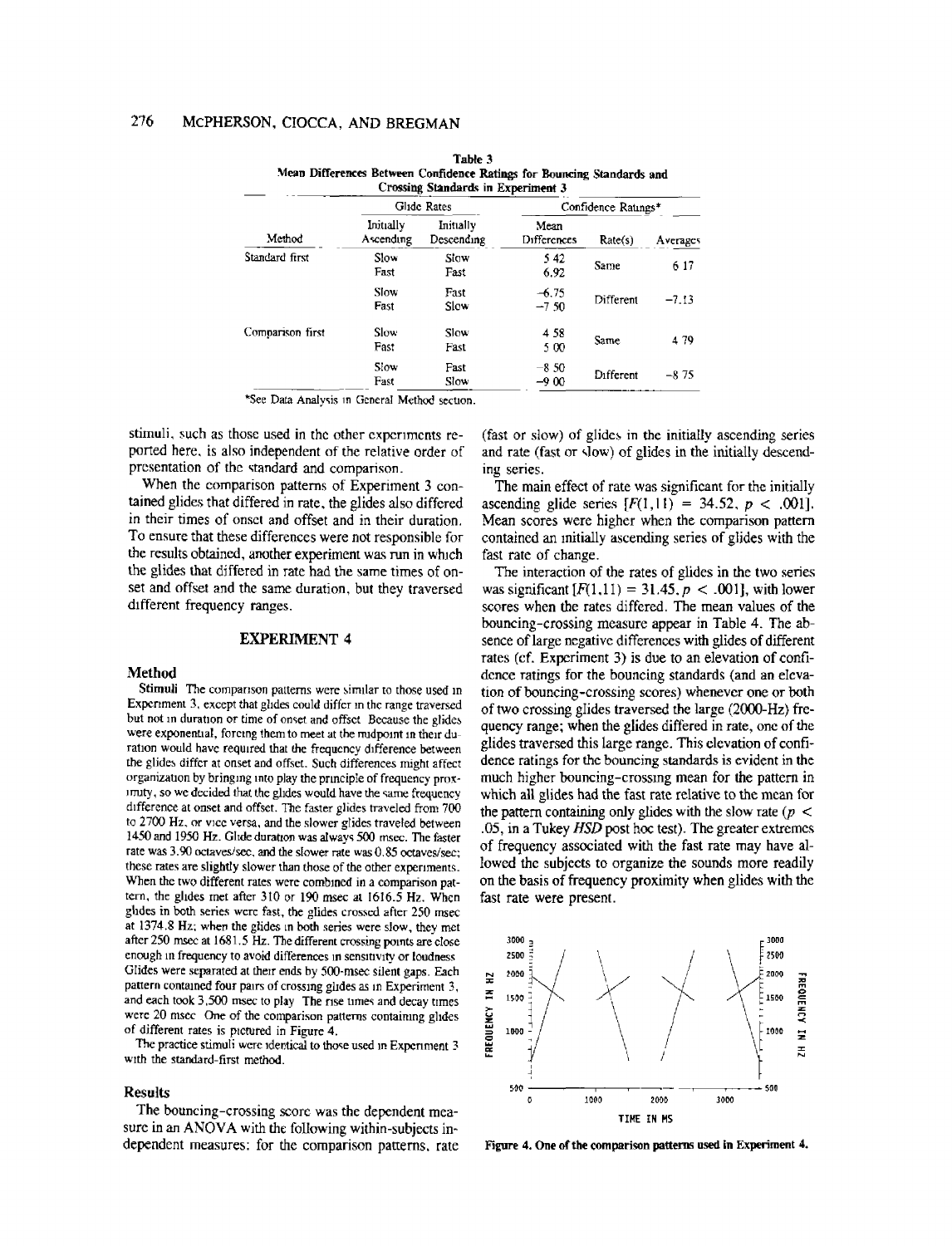Table 4 Mean Differences Between Confidence Ratings for Bouncing Standards and Crossing Standards in Experiment 4

| Glide Rate             |                         |                            | Confidence Ratings* |          |  |
|------------------------|-------------------------|----------------------------|---------------------|----------|--|
| Initially<br>Ascending | Initially<br>Descending | Mean<br><b>Differences</b> | Rate(s)             | Averages |  |
| Slow                   | Slow                    | 3.58                       |                     | 6.38     |  |
| Fast                   | Fast                    | 9.17                       | Same                |          |  |
| Slow                   | Fast                    | $-1.17$                    |                     |          |  |
| Fast                   | Slow                    | 0.00                       | Different           | $-0.59$  |  |

\*See Data Analysis in General Method section

To check for any effect of practice, the confidence ratings for each trial were correlated with the trial's place in the order of presentation. Only 1 (out of 16) correlations was significant ( $r = .75$ ,  $p < .01$ , for the trial combining the pattern in which both rates were slow with the bouncing standard that initially ascended). It appears that practice did not generally facilitate the isolation in the comparison mixture of <sup>a</sup> glide pattern that matched the standard.

## Discussion

In Experiment 4, crossing streams were either easier to perceive than or as easy to perceive as bouncing streams when the rates differed. This finding suggests that the effects observed in Experiment <sup>3</sup> cannot be attributed uniquely to differing times of onset and offset for the glides or to differing durations. The identity of a glide is traced through a crossing point more easily when its rate differs from that of a crossing glide both when the two glides have the same duration but travel through a different frequency range and when the glides have different durations but travel through the same frequency range. The presence of such facilitation of the perception of crossing streams in both experiments, where the only constant was the manipulation of rate of change, suggests that dissimilarity in rate was responsible for the observed results.

When rate covaries with frequency range, the presence, in a mixture, of glides that travel through the large frequency range (glides with the faster rate of change) appears to increase the tendency to organize the sounds according to a principle of frequency proximity, as evident in stronger perceived bouncing. For this reason, the bouncing-crossing measure did not take on large negative values as it did in Experiment 3.

# GENERAL DISCUSSION

The results of four experiments support the hypothesis that frequency glides that differ in rate of change can be tracked through <sup>a</sup> crossing point more easily than glides that do not so differ . The results fit well with the hypothesis that organizational processes in audition can make use of similarity in rate of change for sounds (or at least for pure tones) changing in frequency . A principle of organization based on similarity in rate of change exists in vision, according to Metzger's (1934) results, and it appears to operate in audition as well .

In the first two experiments, the glides were bounded by steady-state tones at the extremes of the frequency range. The presence of these tones seemed to favor grouping by frequency proximity. As a result, the perception of bouncing streams was common even when the rates of the glides differed. This finding suggests that when a principle of frequency proximity and a principle of rate similarity compete, the principle of frequency proximity dominates. The results of Experiment 4 also support this claim. When one or both of the crossing glides traveled through a large range (2000 Hz), so that the ends of the glides were separated by a large frequency difference, bouncing was easy to perceive . (If the rates differed, though, crossing was also easy to perceive .) Only in Experiment <sup>3</sup> was bouncing difficult to perceive when the glides differed in rate . In that experiment, the difference in starting and ending frequencies for the glides (1000 Hz) was half the size of the maximum difference in Experiment 4, and there were no steady-state tones at the extremes of the frequency range. The effect on streaming of a principle of frequency proximity was accordingly reduced so that rate similarity could more clearly guide organization .

The results of Experiment 3 indicate that learning did not play any major role in determining the perceived streams of sound. The streams experienced by the subjects did not differ radically when the standard pattern (the one to be identified as present or absent) was played after the comparison mixture. This finding suggests that presentation of the standard before the comparison mixture was not essential to obtaining the observed results, at least not with the stimuli used in Experiment 3. The subjects did not need to hear the target pattern, memorize it, and search for it in the mixture in order to hear out that pattern (whenever they did perceive its presence in the mixture). Further evidence that learning and memory played a minimal role is the almost complete absence of any effect of trial; the subjects did not show any improvement across trials in detecting the presence of a pattern matching the standard, except for <sup>1</sup> standardcomparison combination (out of 16) in Experiment 4. These findings suggest that the results reflect the operation of an organizing principle rather than learned schemas for identifying particular auditory patterns.

When an ascending and descending glide with the same rate of change were combined, bouncing (organization by frequency proximity) dominated . A similar effect was observed in earlier studies with series of discrete tones . Tougas and Bregman (1985) observed a dominance of bouncing with binaural presentation of tones that alternated between members of an ascending series and members of a descending series . Deutsch (1975, 1982) presented members of a descending and an ascending series of tones simultaneously, with the tones in each of these series alternating between ears (dichotic presentation) .